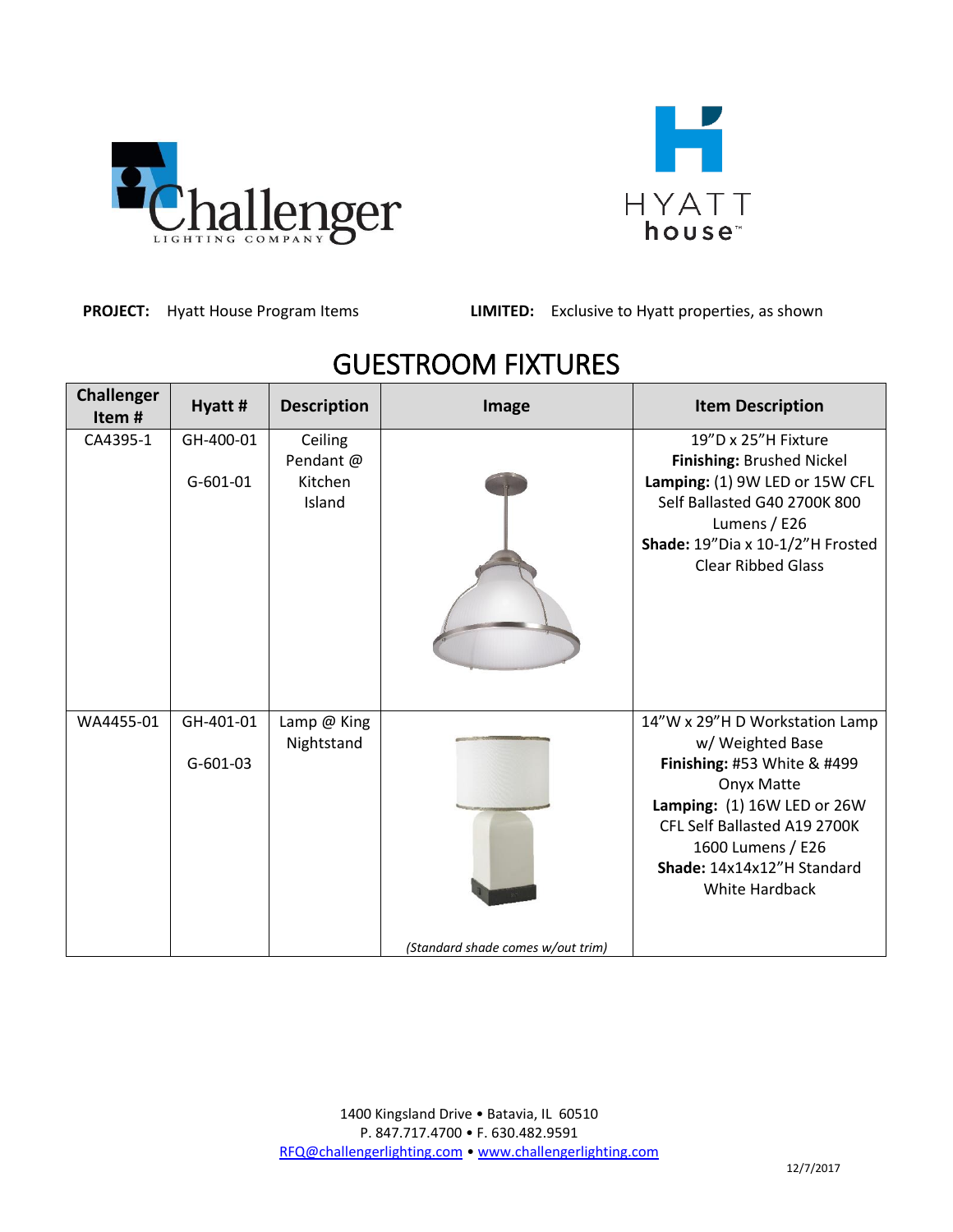| WA4456-01 | GH-401-02<br>$G-601-50$ | Lamp $@$<br>Queen<br>Nightstand |           | 27"W x 29"H Workstation Lamp<br>w/ Weighted Sq Base<br>Finishing: #53 White & #499<br><b>Onyx Matte</b><br>Lamping: (2) 16W LED or 26W<br>CFL Self Ballasted A19 2700K<br>1600 Lumens / E26<br>Shade:<br>(13.25:27.38)x(13.25:27.38)x<br>12" H White Hardback |
|-----------|-------------------------|---------------------------------|-----------|---------------------------------------------------------------------------------------------------------------------------------------------------------------------------------------------------------------------------------------------------------------|
| DA4399-01 | GH-401-03<br>G-601-04   | Lamp @ Sofa<br>Side Table       | $\bullet$ | 16"W x 26"H Dia Desk Lamp w/<br><b>Weighted Base</b><br>Finishing: #53 White & Brushed<br>Nickel<br>Lamping: (2) 16W LED or 26W<br>CFL Self Ballasted A19 2700K<br>1600 Lumens / E26<br>Shade: 12x16x10"H Ivory Linen<br>Hardback                             |
| WA4507-01 | GH-401-04<br>$G-601-05$ | Lamp @ Desk                     |           | 19"H x 18"W x 8-1/2"D<br>Workstation Lamp w/ Weighted<br><b>Base</b><br>Finishing: Polished Nickel<br>Lamping: (1) 16W LED or 26W<br>CFL Self Ballasted A19 2700K<br>1600 Lumens / E26<br>Shade: 8-1/2" Dia Metal                                             |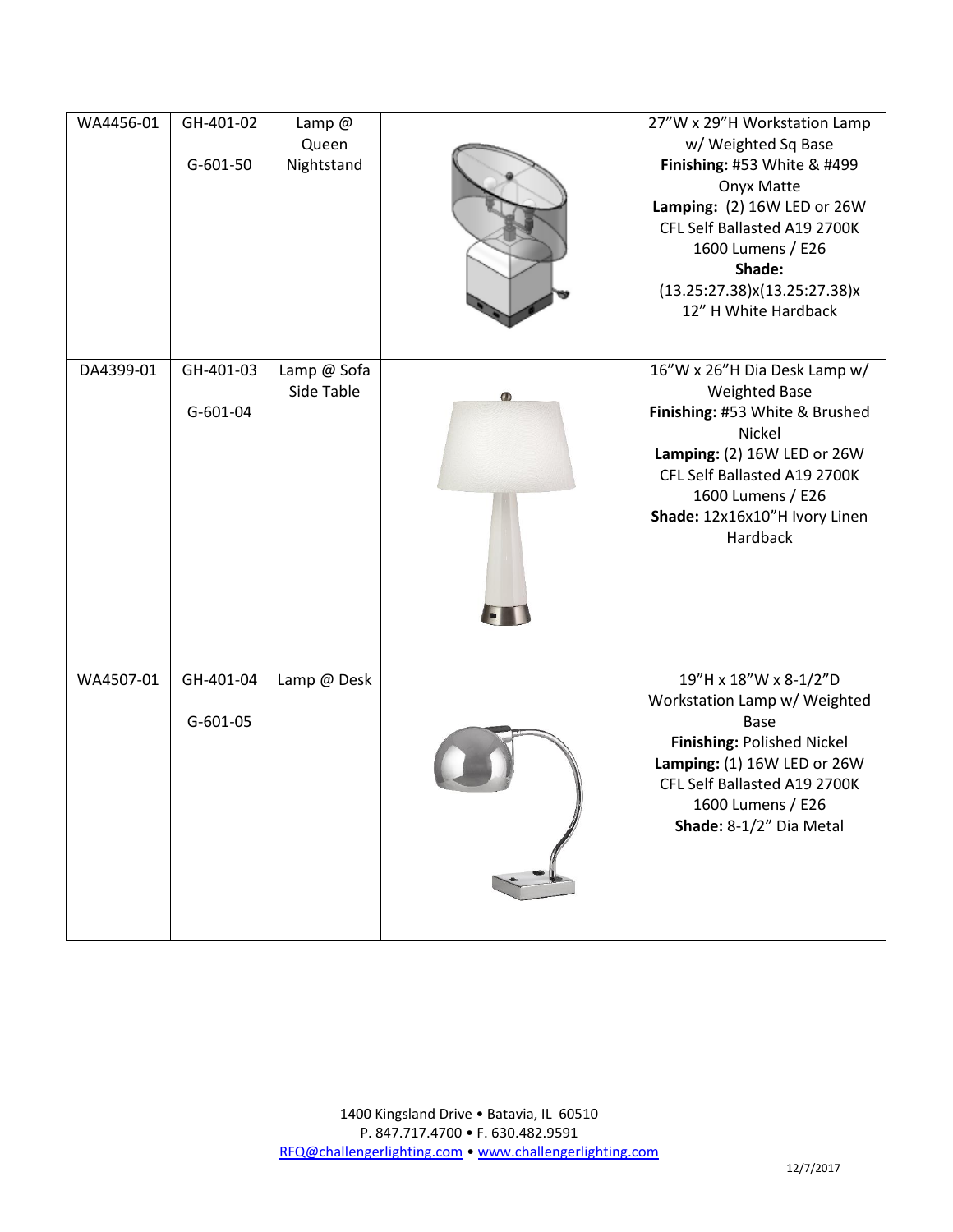| FA4454-01L | GH-402-01<br>L<br>G-601-09L            | Floor Lamp -<br>Dual<br>Function  | 55"W x 63-1/2"H Floor Lamp<br>Finishing: Polished Nickel (Arms<br>& Shade) & #499 Onyx Matte<br>(Base & Column)<br>Lamping: (2) 16W LED or 26W FL<br>Self Ballasted A19 2700K 1600<br>Lumens / E26<br>Shade: 10-3/4" Dia Polished<br>Nickel     |
|------------|----------------------------------------|-----------------------------------|-------------------------------------------------------------------------------------------------------------------------------------------------------------------------------------------------------------------------------------------------|
| FA4454-01R | GH-402-01<br>$\mathsf R$<br>G-601-09 R | Floor Lamp -<br>Dual<br>Function  | 55"W x 63-1/2"H Floor Lamp<br>Finishing: Polished Nickel (Arms<br>& Shade) & #499 Onyx Matte<br>(Base & Column)<br>Lamping: (2) 16W LED or 26W FL<br>Self Ballasted A19 2700K 1600<br>Lumens / E26<br>Shade: 10-3/4" Dia Polished<br>Nickel     |
| FA5267-01  | GH-402-02                              | Floor Lamp-<br>Single<br>Function | 37-1/2"W x 63-1/2"H Floor Lamp<br>Finishing: Polished Nickel (Arms<br>& Shade) & #499 Onyx Matte<br>(Base & Column)<br>Lamping: (1) 16W LED or 26W FL<br>Self Ballasted A19 2700K 1600<br>Lumens / E26<br>Shade: 10-3/4" Dia Polished<br>Nickel |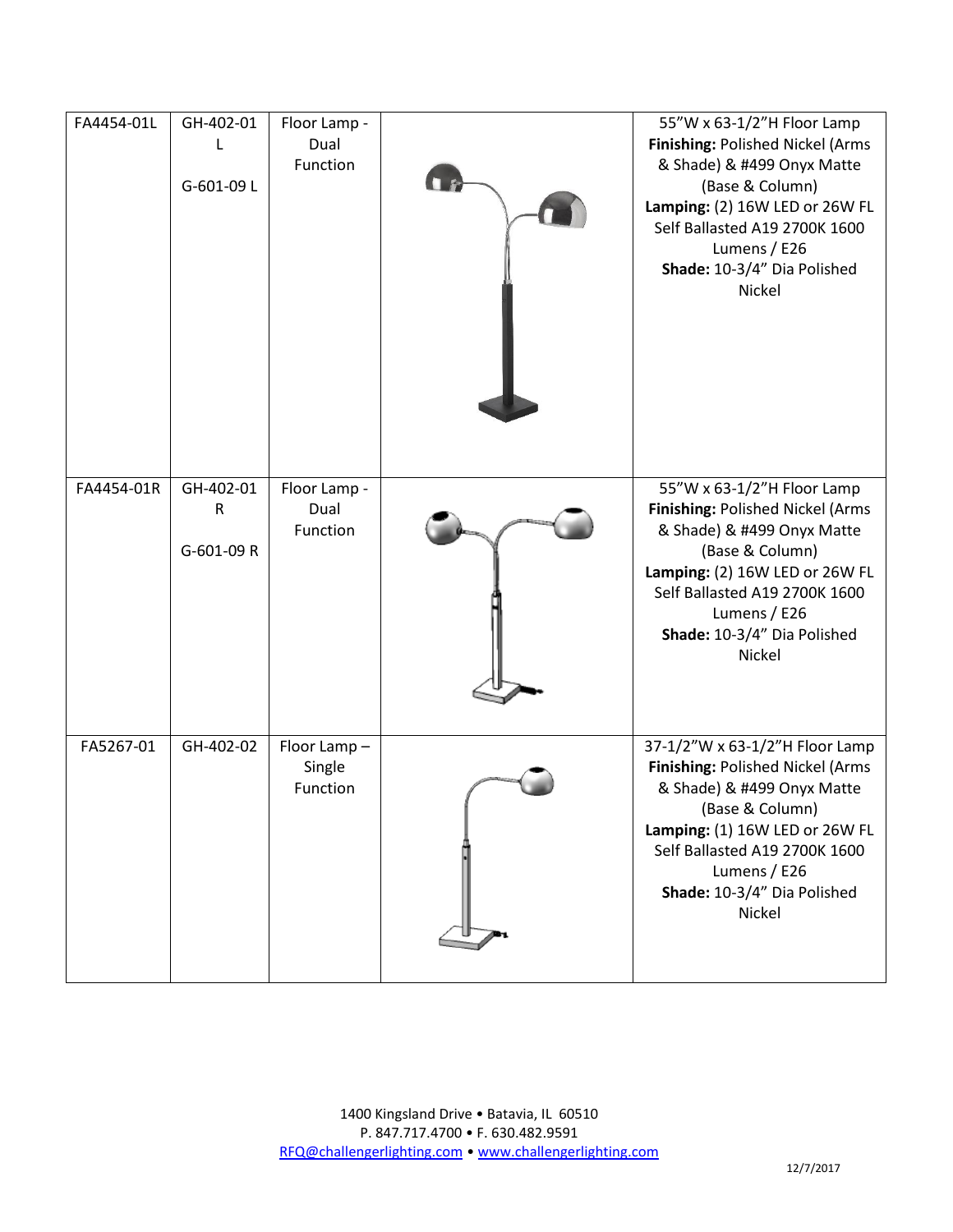## PUBLIC SPACE V2 I1.0

| <b>Challenger#</b> | Hyatt #   | <b>Description</b>                  | <b>Image</b> | <b>Item Description</b>                                                                                                                                                                                  |
|--------------------|-----------|-------------------------------------|--------------|----------------------------------------------------------------------------------------------------------------------------------------------------------------------------------------------------------|
| FA5103-00          | PH-400-01 | Floor Lamp @<br>Entry               |              | 27-5/8"W x 64"H Floor Lamp<br>Lamping: (1) 10W LED Max or<br>26W CFL Max E26<br>Finishing: #1103 Blackened<br>Legno Wood w/ Painted Metal<br>to Match Wood<br>Shade: 14-3/4x17-1/4x14"<br>Cream Hardback |
| CA5104-00          | PH-401-01 | Pendant @<br>Host                   |              | 18"W x 32-96"H (Adjustable)<br><b>Ceiling Fixture</b><br>Finishing: Matte Frosty White &<br>Frosted White Glass Diffuser<br>Lamping: (1) 14W 3000K<br>Dimmable Globe LED or 26W<br>3000K E26             |
| CA5105-02          | PH-401-02 | Pendant @<br><b>Business Center</b> |              | 18"W x 48"H Ceiling Fixture<br>Finishing: Tricorn Black & New<br>Age Oak<br>Lamping: (2) 14W 3000K<br>Dimmable LED or 26W 3000K<br>E26<br><b>Shade: 18 Dia x 10"H</b>                                    |